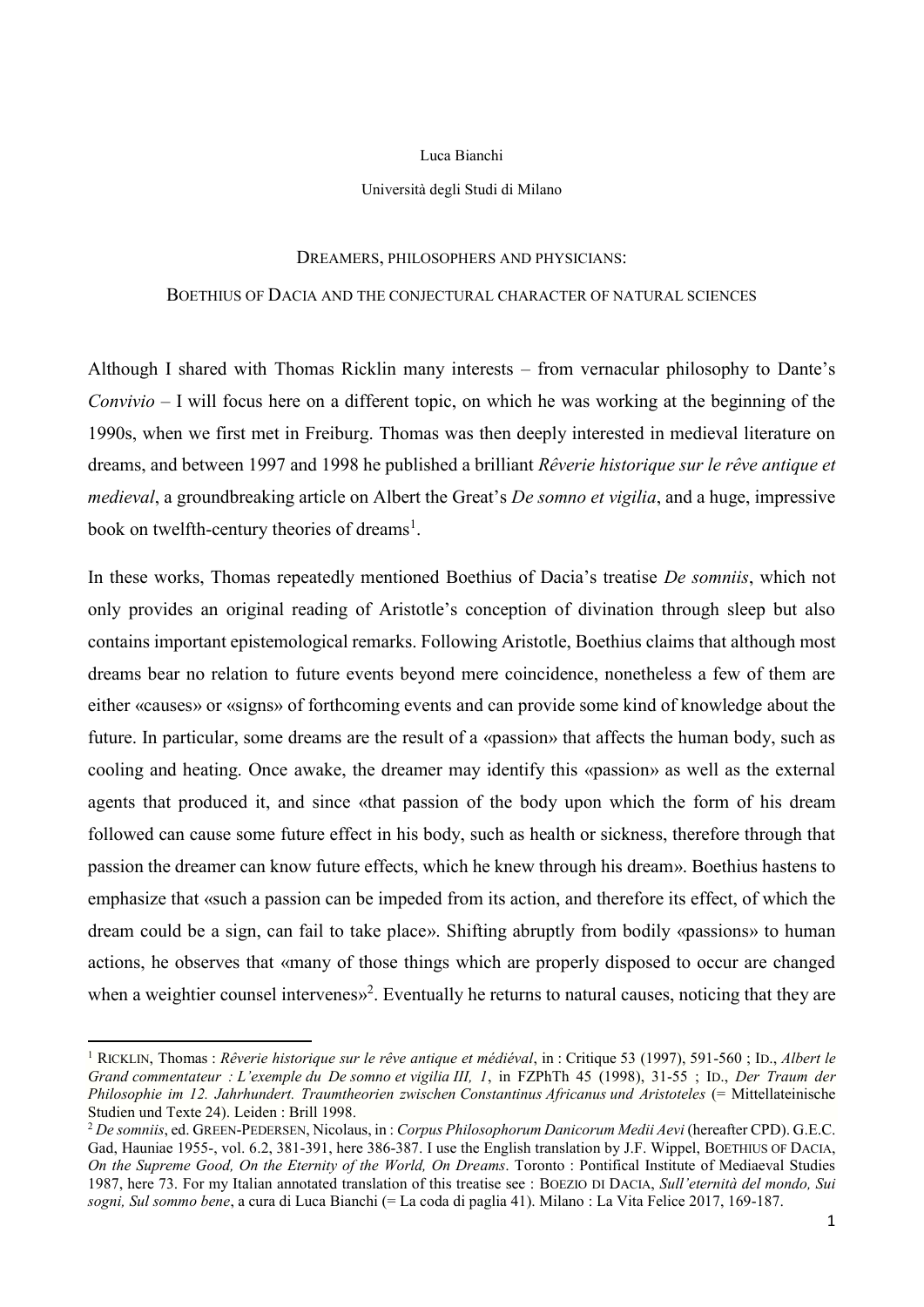often impeded «when a stronger and contrary cause intervenes which corrupts them». As a consequence – Boethius argues – when the natural philosopher draws a conclusion from such causes, he does not establish it *simpliciter*, i.e. absolutely speaking, without qualification, but only «insofar as it follows from those causes»:

Therefore when the natural philosopher draws a conclusion in syllogistic fashion by means of such causes, that is, causes which can be impeded, he establishes his conclusion insofar as it follows from those causes, but does not establish it without qualification [*simpliciter*]; for the causes through which he draws his conclusion can be impeded. Thus a physician may reason: "He in whose body there is a raw and indigested superfluous humor will die. Socrates is of this kind". The physician correctly demonstrates his conclusion insofar as it follows from this cause, but he does not demonstrate it without qualification [*simpliciter*]. A warm medicine or a constellation or some other cause which strengthens the digestive heat will corrupt the cause from which the physician was arguing and thereby falsify his conclusion. And this is why many are deceived in thinking that natural philosophers wish to demonstrate some conclusions in the unqualified sense [*simpliciter*] when they demonstrate them by means of causes with respect to which or under the supposition of which it is not possible for those conclusions not to follow. But since those causes and consequently those conclusions can be otherwise – for the causes can be impeded – therefore the natural philosopher does not intend to demonstrate such conclusions in the unqualified sense [simpliciter]<sup>3</sup>.

Boethius' emphasis on the limits of natural philosophy, whose conclusions cannot be qualified as absolutely true, has led scholars to interpret this passage in the light of the best-known, and supposedly parallel passage of his *De aeternitate mundi*, where Boethius claims that the conclusions of natural philosophy are not true without qualification (those contrary to the tenets of Christian faith are indeed false when «taken in the absolute sense [*accepta(e) absolute*]») but are nevertheless true «in certain respects [*secundum quid*]» 4 . I argued many years ago that the two passages have in fact quite different purposes. In his treatise on the eternity of the world Boethius calls attention to the fact

1

<sup>&</sup>lt;sup>3</sup> *De somniis*, 387-388 (= Wippel's translation, slightly modified : 73-74) : «Sicut in his quae fiunt a proposito, multa eorum, quae bene disposita sunt fieri, superveniente maiore consilio mutata sunt, sic etiam frequenter contingit in his, quae aguntur per naturam, quoniam multa eorum, quae bene disposita sunt fieri quantum est in suis causis naturalibus, superveniente fortiori causa contraria istas corrumpente impedita sunt. Ideo physicus syllogizans conclusionem aliquam per causas tales, videlicet in quarum virtute est recipere impedimentum, certificat illam quantum est in illis causis, sed *non* certificat illam *simpliciter*, quia causae per quas syllogizat recipere possunt impedimentum. Sicut cum medicus arguit: "in cuius corpore est humor superfluus crudus et indigestus, ille morietur. Socrates est huiusmodi", iste medicus bene demonstrat, quantum est ex illa causa, *non* tamen *simpliciter* demonstrat, quia medicina calida vel constellatio vel aliqua alia causa confortans calorem digestivum illam causam, ex qua arguebat medicus, corrumpit et suam conclusionem falsificat. Et ista est causa deceptionis multorum qui credunt physicos velle *simpliciter* demonstrare conclusiones aliquas, cum demonstrant eas per causas *respectu quarum sive ex quarum suppositione* impossibile est illas conclusiones aliter se habere. Cum tamen et causae illae et per consequens conclusiones illae aliter se possunt habere, cum causae illae natae sunt recipere impedimentum, ideo non intendunt physici tales conclusiones *simpliciter* demonstrare. In mathematicis vero una causa non impedit aliam, quia mathematica secundum quod huiusmodi separata sunt a motu. Quod enim linea una perpendiculariter cadens super aliam constituit duos angulos rectos, vel quod lineae aeque distantes non concurrunt, hanc causam nulla alia impedire potest. Ideo demonstrationes mathematicae sunt in primo gradu certitudinis, et demonstrationes naturales sequuntur illas, sicut ex iam dictis manifestum est».

<sup>4</sup> *De aeternitate mundi*, ed. GREEN-PEDERSEN, Nicolaus, in : CPD, vol. 6.2, 335-366, here 352-353 (= Wippel's translation, 52). On this passage see my remarks in BIANCHI, Luca : *Censure et liberté intellectuelle à l'Université de Paris (XIII<sup>e</sup> - XIV<sup>e</sup> siècles)* (L'Âne d'or). Paris : Les Belles Lettres 1999, 181-187. ID., *From Pope Urban VIII to Bishop Étienne Tempier: the Strange History of the Doctrine of "Double Truth"*, FZPhTt 64 (2017), 9-26, here 19-21.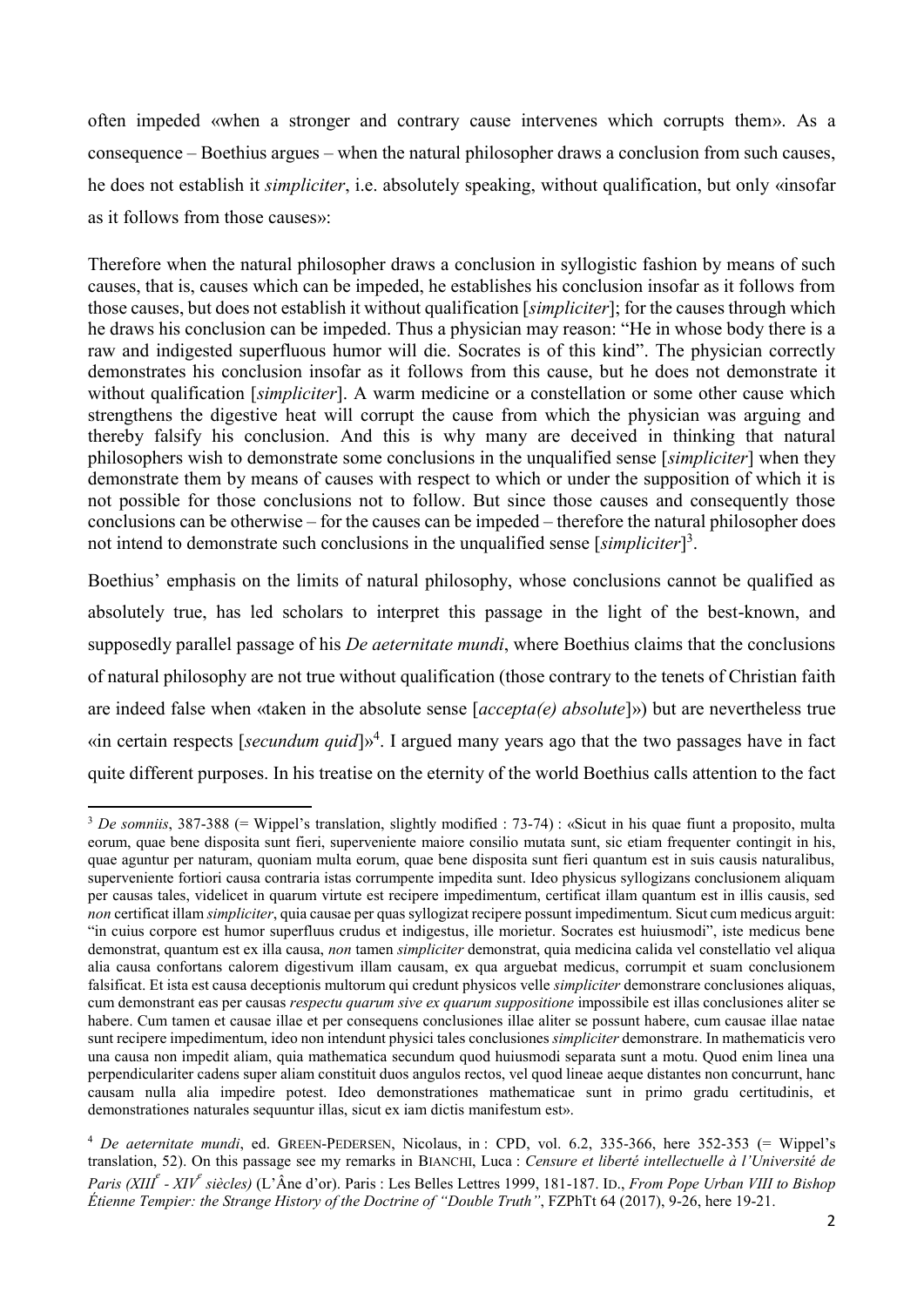that the conclusions of natural philosophy are relatively, and not absolutely true because natural philosophers can take into account *only* natural principles and causes, although, as Christians, they know of supernatural causes which may act outside and even against natural principles. In his *De somniis* he aims instead at highlighting that the conclusions of natural philosophy are relatively, and not absolutely true because natural philosophers cannot take into account *all* natural principles and causes<sup>5</sup>. I would like to argue now that this methodological digression, which at first sight seems to occur rather unexpectedly in Boethius' *De somniis*, may be better understood and appreciated if one reads it against its proper background, which is obviously provided by Aristotle's treatise *De*  divinatione per somnum<sup>6</sup>.

In this treatise Aristotle argues that it is not unreasonable to assume that some dreams are the «causes of the actions cognate to each of them», because the choice to follow a certain course of action in the daytime is often prepared and strengthened «in the images before the mind at night» (463a22-  $463a32$ <sup>7</sup>. Later he adds that it is no surprise that «many dreams have no fulfillment», because it is so too with «many bodily symptoms and weather-signs, e.g. those of rain or wind». As a matter of fact, if a new change occurs, more influential than the change that would originate from the event announced by a sign, the event will not take place; similarly, many well-planned human actions fail, owing to the intervention of other, more powerful «principles»  $(463b22-28)^8$ .

Whereas the first Latin interpreters of the *De divinatione per somnum*, such as Adam of Buckfield and Geoffrey of Aspall, simply noticed that human knowledge of future events through dreams is not

<sup>5</sup> Cfr. BIANCHI, Luca : *L'errore di Aristotele. La polemica contro l'eternità del mondo nel XIII secolo*. Firenze : La Nuova Italia 1984.

<sup>6</sup> The strict link between Boethius' *De somniis* and Aristotle's treatises on sleep and dreaming is highlighted by FIORAVANTI, Gianfranco : *La "scientia sompnialis" di Boezio di Dacia*, in : Atti dell'Accademia delle Scienze di Torino. Classe di scienze morali, storiche e filologiche 101 (1966-67), 329-369; GREEN PEDERSEN, Nicolaus: *Introduction*, in : CPD, 6.2, LXI-LXII; BIANCHI, Luca : *Introduzione*, in : BOEZIO DI DACIA, *Sull'eternità del mondo, Sui sogni, Sul sommo bene*, 127-168, here 148-152. For a general survey the medieval reception of Aristotle's treatises on sleep and dreaming see GIRALT Sebatià : *"Aristoteles imperfectus. Natural divination, dream and prophecy in the Latin Middle Ages (1210- 1310)*, in : Fidora, Alexander (ed.) : *Die mantischen Künste und die Epistemologie Prognostischer Wissenschaften im Mittelalter*, Köln / Wiemar / Wien : Bölau Verlag 2013, 23-59.

<sup>7</sup> I use the translation by J.I. Beare and G.R.T. Ross, in : *The Works of Aristotle translated into English under the Editorship of W.D. Ross, Vol. III*. Oxford : Clarendon Press 1931.

<sup>8</sup> Translatio vetus: «quoniam vero non eveniunt multa sompniorum, nichil inconveniens: neque enim eorum que in corporibus sunt signorum et celestium, velud aquarum et ventorum: si enim alius vehementior isto accidit motus, a quo futuri factum est signum, non fit. Et multa consulta bene que fieri expediebat dissoluta sunt propter alias digniores inchoationes»; Moerbeke's translation: «quoniam *autem* non eveniunt multa sompniorum, inconveniens nichil: neque enim eorum que in corporibus sunt signorum et celestium, velud aquarum et ventorum: si enim alius vehementior isto accidit motus, a quo *futuro non sit signum*. Et multa consulta bene que fieri expediebat dissoluta sunt propter alias digniores inchoationes». The English translation by J.I. Beare and G.R.T. Ross – which might be slightly revised – reads as follows: «For if another movement occurs more influential than that from which, while [the event to which it pointed was] still future, the given token was derived, the event [to which such token pointed] does not take place. So, of the things which ought to be accomplished by human agency, many, though well-planned, are by the operation of other principles more powerful [than man's agency] brought to nough».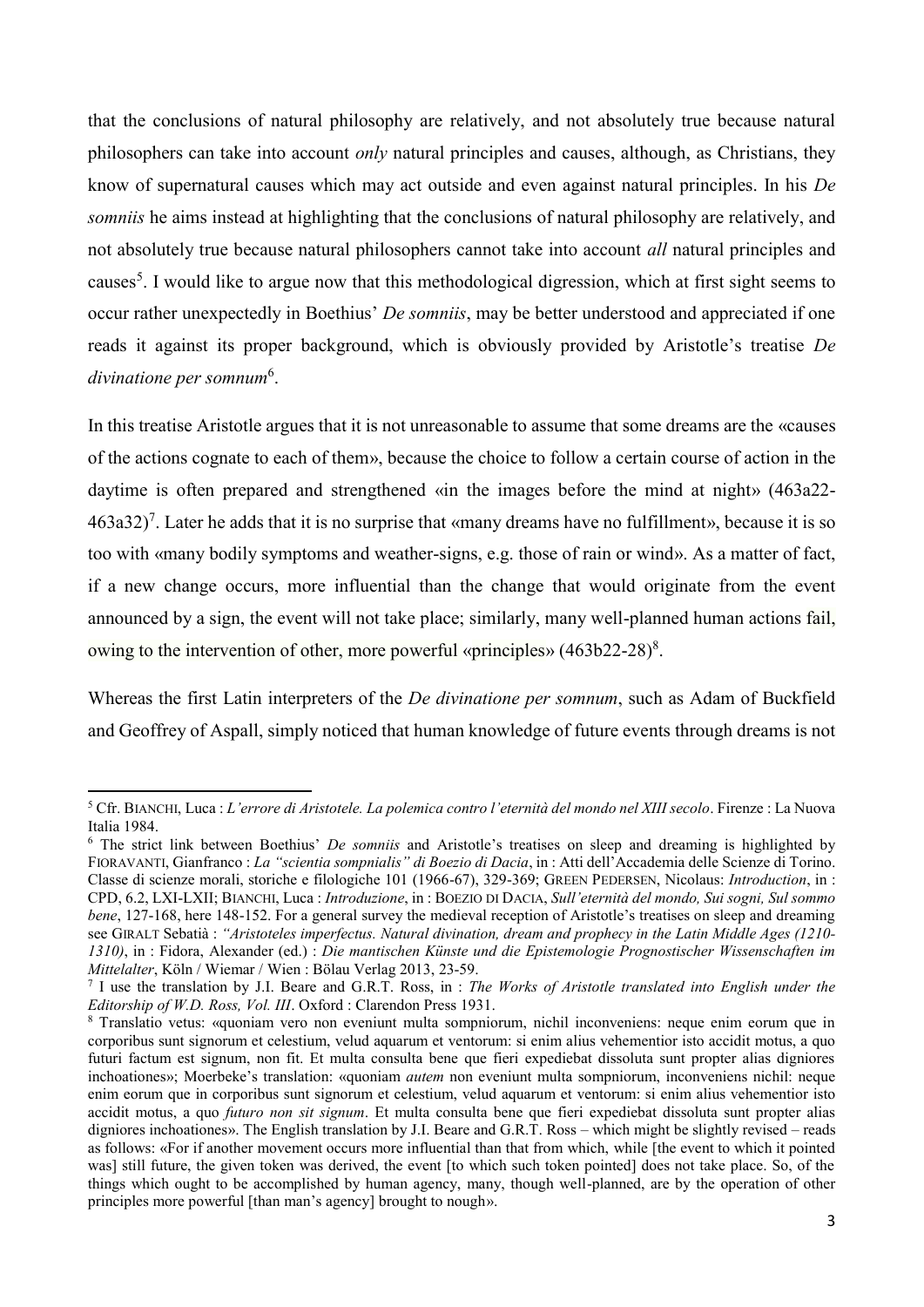certain because natural causes can be impeded<sup>9</sup>, Albert the Great, in his *De homine* (composed around 1242) highlighted that, unlike prophecies inspired by God, dreams do not signify what will happen «absolutely [*simpliciter*]», but what will happen «according to a certain condition» established either by natural or by voluntary causes:

dicendum quod revelationes fiunt duobus modis, scilicet secundum veram intelligentiam voluntatis divinae, et secundum permixtione phantasmatum. Et primo modo non est somnium, ut supra habitum est, sed prophetia, de qua infra disputabitur. Secundo vero modo est revelatio non significans rem futuram *simpliciter*, sed *secundum condicionem aliquarum causarum naturalium vel voluntariarum*, quae cause cum non sint necessariae, non erit necessarium futurum, quod significatum est. Hoc tamen semper intelligendum est quod somnium sit in proprietatibus phantasmatum, quia sine phantasmatibus non est aliquod somnium<sup>10</sup>.

From the late 1270s onwards, several commentators of Aristotle's works on sleep and dreams developed the thesis that the knowledge of the future acquired through dreams is not absolutely but only conditionally true. According to Simon of Faversham, the *bonus divinator* is not allowed to affirm that a certain effect will follow *absolute*, but only provided that no stronger cause intervenes to impede it<sup>11</sup>. John of Jandun emphasizes that the interpreter of dreams should not claim «absolutely [*simpliciter*]» that what has been dreamt of will come true, but simply argue – «moderating the words [*moderando sermones*]» – that it is likely to come true<sup>12</sup>. Walter Burley repeats that «the interpreter

<sup>9</sup> In his *De somniis*, falsely ascribed to Thomas Aquinas and published in the Parma edition of *Sancti Thomae Aquinatis Opera Omnia* (ed. Parmensis), vol. 20, 242, Adam of Buckfield simply affirms that «non est necesse propter signum evenire signatum» and highlights that «causae naturales ut frequenter causant effectus suos, et non necessario». In his questions on Aristotle's *De somno et vigilia* Geoffry of Aspall remarks: «Ad alia quae consequenter obiciuntur dicendum est quod futura contingentia non possunt totaliter cognosci per somnia, talia enim futura possunt indifferenter esse et non esse, sed possunt impediri priori causa superveniente». I quote from the edition provided by EBBESEN, Sten : *Geoffrey of Aspall Quaestiones super librum De somno et vigilia. An Edition*, in : CIMAGL ( = Cahiers de l'Institut du Moyen Âge Grec et Latin) 83 (2014), 257-341, here 336.

<sup>10</sup> *De homine*, ed. ANZULEWICZ, Henryk / SÖDER, Joachim R., in : *Opera Omnia* (ed. Coloniensis), vol. 27, 386b.

<sup>&</sup>lt;sup>11</sup> «Ad primum argumentum dicendum quod scientia de divinatione generatur in nobis ex ratione certa, quae est divinatio, si nos attendimus ad praedicta. Et cum probatur quod non habent causam certam, dicendum est quod sequitur quod infallibiliter verum est quod talia idola informata a virtute phantastica sunt signa talium effectuum, et tales effectus de necessitate eveniunt nisi fortior motus superveniat, quia illos effectus suo motu fortiori impediet, illa enim quae bene provisa sunt fieri fortiori agente superveniente dissoluta sunt. Iuxta quod intelligendum quod bonus divinator *non* debet dicere *absolute* quod talis effectus eveniet, sed dicet quod eveniet addendo praedictam condicionem quod eveniet nisi fortior motus superveniat. Unde *dicit Albertus* quod astrologi eo quod nomine absoluto utuntur suam scientiam vilescunt in conspectu hominum, dicunt enim talem effectum *simpliciter* evenire, unde quando non evenit, homines scientiam increpant, et scientia non est increpanda, sed ea utentes increpandi sunt». I quote from the edition by EBBESEN, Sten : *Simon of Faversham Quaestiones super librum De somno et vigilia. An Edition*, in : CIMAGL 82 (2013), 90-145, here 144-145. The reference to Albert the Great is not to his *De homine* but, as Ebbesen makes clear in the apparatus, to the chapter of his *De somno et vigilia* which will be examined below.

<sup>12</sup> «Sed est sciendum quod *scientia de futuris, que per somnia acquiritur, non est certa sicut scientia naturalis et mathematica*, quia scientia accipit certitudinem ex impermutabilitate sui scibilis et *impossibilitate suscipiendi impedimentum*, et notitia de aliquo futuro capit certitudinem ex eo quod illud futurum nunquam vel raro impeditur quin eveniat. Nunc autem eventus illorum futurorum quae enunciantur per somnia potest impediri, et ideo non est omnino certa talis notitia, et ille qui interpretatur somnia *non* debet enunciare et iudicare *simpliciter* sic fore, *vel cum modo necessitatis*, sed *moderando sermones* debet dicere quod possibile est, vel probabile, sic evenire quantum potest accipi per somnium: quin tamen possit impediri non debet negare, quia sua scientia omnino irrideretur, et merito et quod pluries mentiretur», *De somno et vigilia*, q. 22, in : IOHANNES DE JANDUNO, *Quaestiones super Parvis Naturalibus*. Venetiis : apud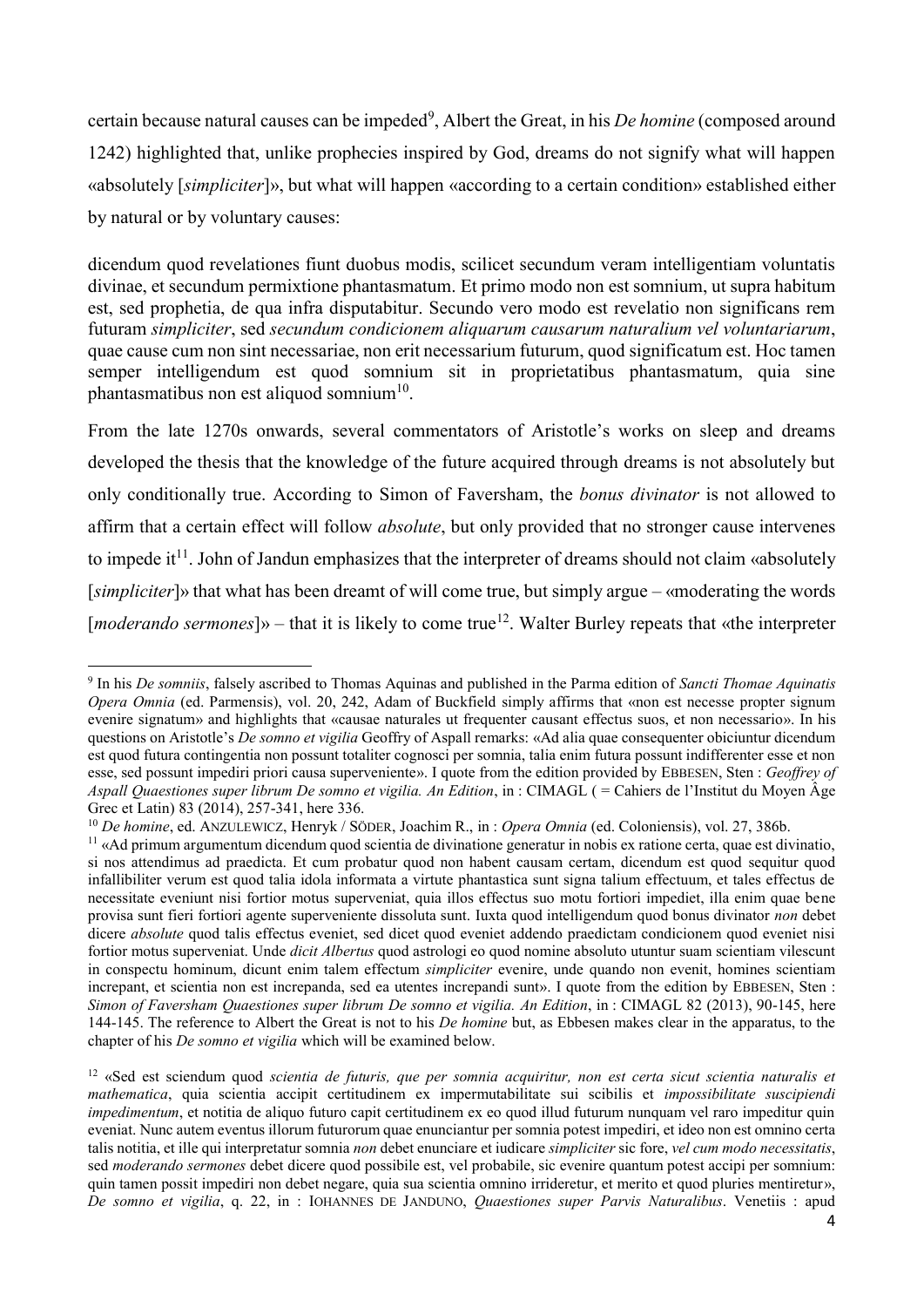of dreams [*interpretator somniorum*]» cannot have sure knowledge of the future and «must not say absolutely [simpliciter] that such an event will happen, but that it will happen if it is not impeded»<sup>13</sup>. Placed within the exegetical tradition of Aristotle's treatises on sleep and dreaming, the remarkable passage of Boethius of Dacia's *De somniis* devoted to scientific methodology is less inappropriate than it might at first appear. Still, since the Danish master is likely to have written his treatise around 1270, he is one of the first Latin Aristotelians who used the Stagirite's rather trivial statement that «many dreams have no fulfillment» as an opportunity to scrutinize the limits of the predictive capability of sciences and their conjectural character<sup>14</sup>.

But why does Boethius shift from the uncertainty of inferences drawn from dreams that are supposed to be signs of future events to general remarks on the fallibility of both natural philosophy *and medicine*? In order to answer this question, it is useful to recall that, after discussing Aristotle's views on divination through dreams in his *De homine*, Albert the Great examined them more thoroughly in his later paraphrase of the *De somno et vigilia*, redacted around 1256. If the Stagirite cursorily mentioned that bodily and heavenly «signs», like dreams, do not always come true, Albert devotes an entire chapter of the third book of his paraphrase – so skillfully studied by Thomas Ricklin<sup>15</sup> – to

Hieronimum Scotum 1570, 80a. This passage is examined by GRELLARD, Christophe : *La reception médiévale du De somno et vigilia. Approche anthropologique et épistémologique du rêve, d'Albert le Grand à Jean Buridan*, in : GRELLARD, Cristophe / MOREL, Pierre-Marie (eds) : *Les Parva Naturalia d'Aristote. Fortune antique et médiévale*. Paris : Publications de la Sorbonne 2010, 221-237, here 235-236.

<sup>13</sup> «… dicendum quod cognitio de significatione somniorum non est certa nisi *sub condicione*, nec potest aliter interpretator somniorum *certudinaliter* dicere effectum somni evenire, sed potest per suam scientiam scire effectum evenire, nisi alius fortius motus superveniat. Unde *non* debet *absolute* dicere, quod talis effectus eveniet, sed debet dicere, quod talis effectus eveniet, nisi impediatur. Et ideo *dicit Albertus*, quod astrologi nostri temporis et interpretatores somniorum errant certudinaliter asserentes, quod talis effectus eveniet. Unde faciunt scientiam astrologicam vilescere, cum tamen defectus non sit in ea». I quote from TÖRNQVIST THOMSEN, Christina : *Walter Burley's Expositio on Aristotle's Treatises on Sleep and Dreaming*, in : CIMAGL 83 (2014), 379-515, here 509-510. Also Burley's reference to Albert the Great is to the chapter of his *De somno et vigilia* which will be examined below.

<sup>&</sup>lt;sup>14</sup> There is no need to say that awareness of the conjectural character of oniromancy was diffused even before the diffusion of Aristotle's works on sleep and dreaming. Significantly enough from the ninth century onwards the term *somniorum conjectores* was used to make reference to the interpreters of the dreams. See BOUDET, Jean-Pierre : *Entre science et nigromance. Astrologie, divination et magie dans l'Occident médiéval (XII<sup>e</sup> -XV<sup>e</sup> siècle)*. Paris : Publications de la Sorbonne 2006, 98.

<sup>15</sup> See RICKLIN, *Albert le Grand commentateur : L'exemple du De somno et vigilia III, 1*. This pioneering contribution focuses on the first treatise of the third book, and therefore does not examine the passage discussed below, which belongs to the second treatise. On Albert the Great's original reshaping of Aristotle's theory on divination through dreams see PALAZZO, Alessandro : *The scientific significance of fate and celestial influences in some mature works by Albert the Great: De Fato, De somno et vigilia, De intellectu et intellegibili, Mineralia*, in : BECCARISI, Alessandra / IMBACH, Ruedi / PORRO, Pasquale (eds). *Per perscrutationem philosophicam. Neue Perspektiven derMittelaterlichen Forschung*. *Loris Sturlese zum 60. Geburstag gewidmet*, Meiner, Hamburg 2008, 55-78, here 62-63 ; ID. :*"Philosophi aliter loquuntur de prophetia quam sancti". Alberto il Grande e la profezia naturale*, in : BETTETINI, Maria / PAPARELLA, Francesco (eds) : *Immaginario e immaginazione nel Medioevo*. Turnhout : Brepols 2009, 179-201, here 191-196 ; GRELLARD : *La reception médiévale du De somno et vigilia.*, 223-233 ; RODOLFI, Anna : *Sogno e profezia in Alberto Magno*, in : PERFETTI, Stefano (ed.) : *Scientia*, *Fides*, *Theologia. Studi di filosofia medievale in onore di Gianfranco Fioravanti* : Pisa, Edizioni ETS 2011, 193-215, here 211-213; GIRALT : *"Aristoteles imperfectus"*, 29-31, 37-39; PALAZZO, Alessandro : *Il Socrate di Alberto. Profeta, astrologo, mago*, in BECCARISI, ALESSANDRA / PALAZZO, Alessandro (eds), *"Per studium et doctrinam".*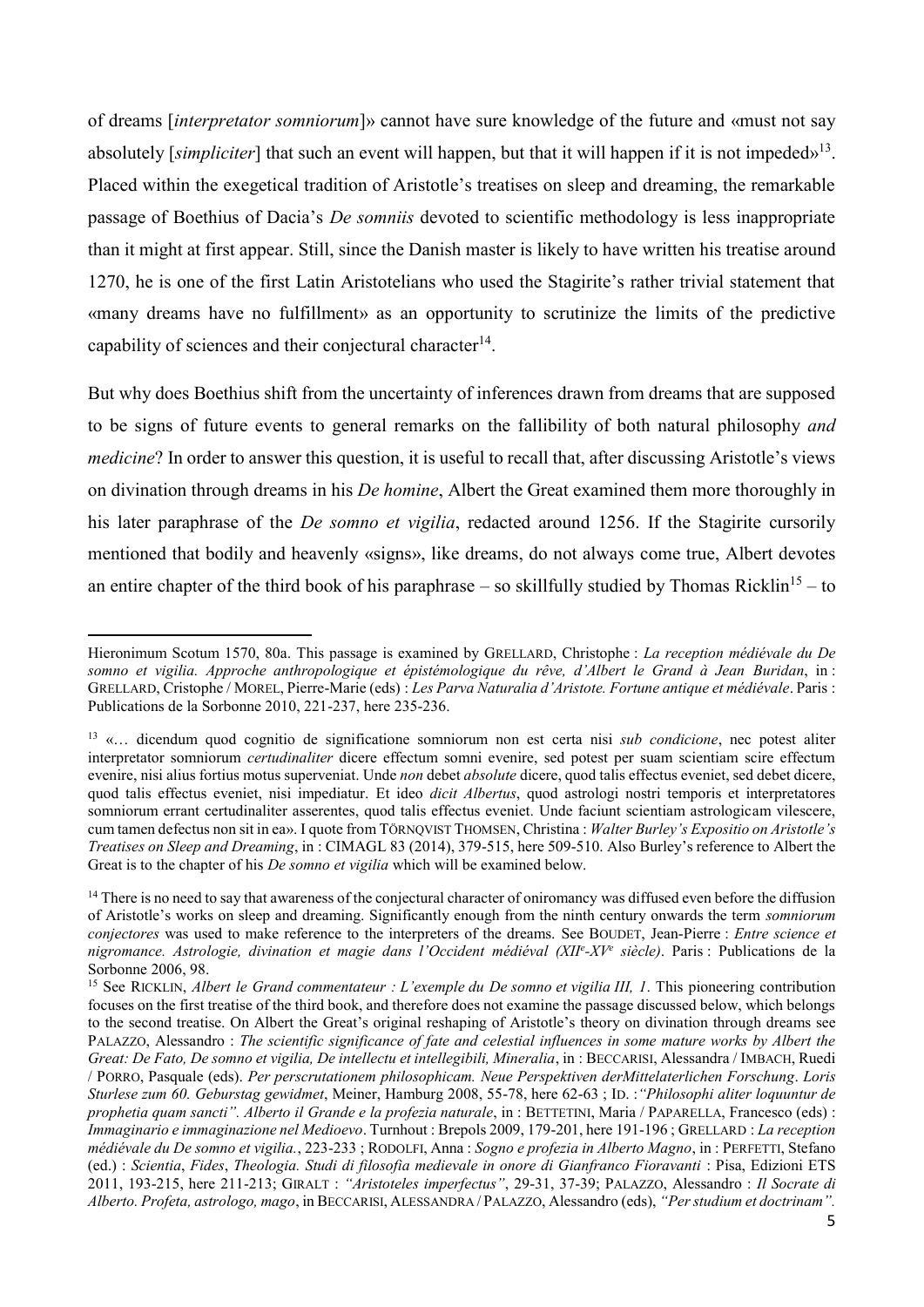arguing that medicine and all «divinatory sciences» based on «signs» take into account causes that may be hindered, and therefore their predictions are reliable, even if they may at times turn out to be false. Albert complains that «the astronomer, the augur [*augur*], the magician, the interpreter of dreams and visions» are often unfairly criticized by ignorant men, who forget that the knowledge of future contingents is inevitably uncertain; and he cites Ptolemy as an *auctoritas* claiming that astrology should not be despised because of the errors of some of its practitioners, but should be appreciated as a particular form of knowledge in which nothing can be stated *nisi valde generaliter et cum protestatione cauta*. Like those made by physicians, the predictions of the astrologers are indeed useful precisely because they concern events that may be impeded:

… propter quod etiam Ptolemaeus sapiens dicit nihil esse judicandum *nisi valde generaliter et cum protestatione cauta*, quod stellae ea quae faciunt, faciunt per aliud et per accidens, ex quibus multa in significatis suis *occurrunt impedimenta: frustra enim poneretur studium ad scientias vaticinantes, si ea quae future praevidentur, impediri non possent*: ad hoc enim praevidemus ut mala impediantur, et bona expediantur ad actum, *sicut faciunt periti medicorum in suis prognosticationibus*<sup>16</sup> .

Albert – whose apology of the astrologers was developed by Simon of Faversham and Walter Burley in the passages mentioned above – undoubtedly alludes to chapters 2 and 3 of the *Tetrabiblos*<sup>17</sup>, available to Latin readers through several translations, starting with the one from the Arabic authored in 1138 by Plato of Tivoli, which was commonly used by medieval scholars not only before, but also after William of Moerbeke's translation from the Greek (1266-1269) and the new translation from the Arabic by Giles of Parma  $(1271-1275)^{18}$ . In these chapters Ptolemy acknowledges that astrologers occasionally deceive people and make predictions that «sometimes fail», but insists that this is not a good reason to reject their branch of learning, which should be welcome and prized although it is

*Fonti e testi di filosofia medievale dal XII al XIV secolo* (Flumen Sapientiae 6). Canterano : Aracne 2018, 99-124, here 101-115.

<sup>16</sup> *De somno et vigilia*, III, 2, 5, in : *Opera omnia* (ed. BORGNET, Auguste), vol. 9, 202a-b. GRELLARD, *La reception médiévale du De somno et vigilia* finely examines the epistemological consequences of late medieval theories of dreams, but focuses mainly on John of Jandun and John Buridan, without taking into account this passage by Albert which is – I think – the main source of later debates. In his commentary on the *Physica* Albert already emphasized that dreams are «signs» of events that do not occur by necessity : «… et hoc significat somnium, et tamen non necessario evenit propter impedimenta, quae occurrunt in materia tracta ad oppositum». See *Physica*, II, 2, 21, ed. HOSSFELD, Paul, in : *Opera Omnia* (ed. Coloniensis), vol. 4.1, 129.

<sup>17</sup> It is worth noting that Albert repeatedly mentions the *Tetrabiblos* in his works, and in his *De caelo et Mundo* praises its author for inviting men to pursue scientific inquiry on heavens regardless of its limits: «Quoniam, sicut optime dixit Ptolemaeus in Quadripartito, non oportet nos abicere scientiam, quam habere possumus de caelo, propter hoc quod non totum possumus comprehendere, quod quaeri potest de illo». See *De caelo et mundo*, II, l. 3, 13, ed. HOSSFELD, Paul, Münster : Aschendorff 1971 (in : *Opera Omnia*, ed. Coloniensis, vol. 5.1), 170b.

<sup>18</sup> For details on medieval translations of the *Tetrabiblos* see the homepage of the project *Ptolemaeus Arabus et Latinus*, directed by Dag Nikolaus Hasse [\(http://ptolemaeus.badw.de\)](http://ptolemaeus.badw.de/). The two most diffused translations from the Arabic, i.e. those by Plato of Tivoli and Giles of Parma, have been published in *Liber quadripartiti Ptholemei … cum commento Haly*. Venetiis: per Bonetum Locatellum (Octavianus Scotus) 1493. William of Moerbeke's translation has been critically edited by G. Vuillemin-Diem and C. Steel : *Ptolemy's Tetrabiblos in the Translation of William of Moerbeke. Claudii Ptolomaei liber iudicialium*. Leuven : Leuven University Press 2015.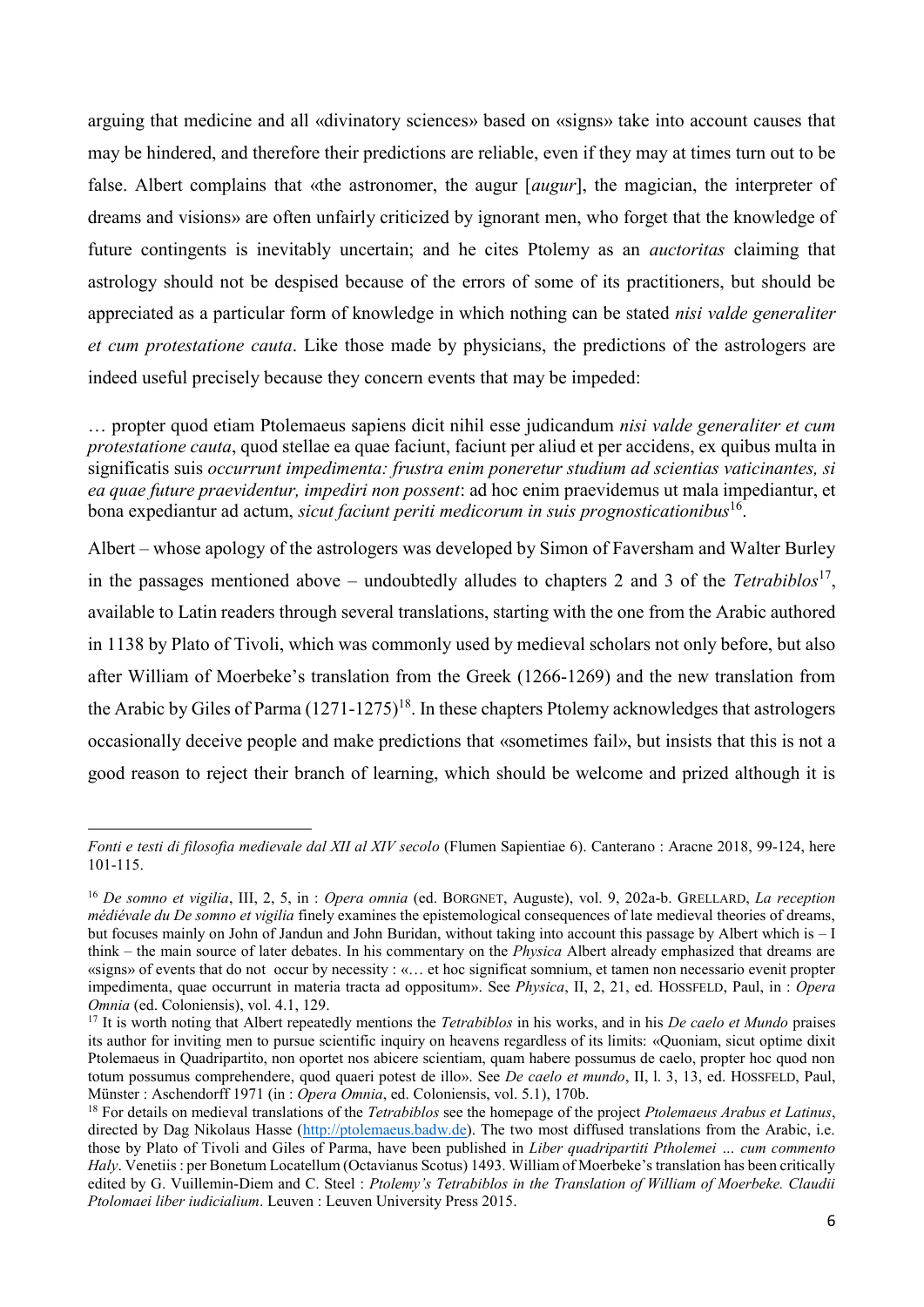«conjectural and not to be absolutely affirmed» <sup>19</sup>. Moreover, recalling that «the Egyptians have entirely united medicine with astronomical prediction», Ptolemy invites not to attribute categorical statements to physicians, because when they foretell the probable outcome of a certain disease they are aware that it will not occur if «remedies are provided»; and he also deplores that «since for the most part the resisting faculty is not coupled with the prognostic, because so perfect a disposition is rare, and since the force of nature takes its course without hindrance when the primary natures are concerned, an opinion has been produced that absolutely all future events are inevitable and unescapable [*simpliciter eventuris tamquam de immutabilibus et inevitabilibus*, according to Moerbeke's translation] $v^{20}$ .

Whereas in his *Summa contra gentiles* Thomas Aquinas links quotations from the *De somno et vigilia* and the *Tetrabiblos* while arguing that in the sublunary world the effects of heavenly bodies do not occur by necessity because they may be hindered by other conflicting causes<sup>21</sup>, Boethius of Dacia's colleague James of Douai makes use of *Ptolemaeus in principio Quadripartiti* in his commentary on Aristotle's *De divinatione per somnium*. He, however, skips any reference to physicians and focuses only on astrologers, whose prognostications – he writes – are not certain because, given the mutability of matter, the effects of a «constellation» may be blocked <sup>22</sup>. Boethius instead does not mention any source in his *De somniis*, totally neglects astrologers and focuses only on natural philosophers and

<sup>19</sup> I quote from the English translation by ROBBINS, Frank Egleston : *Ptolemy Tetrabiblos*, I.2. London / Cambridge Ma. Heinemann / Harvard University Press 1956, 13-15. Moerbeke's rendering of this passage uses the formula «*verisimilativa et non assertiva*», see *Ptolemy's Tetrabiblos in the Translation of William of Moerbeke*, 163. Plato of Tivoli's and Giles of Parma's translations are less precise, but they both highlight that astrology is unable to follow a *via certa*, to «truly [*veraciter*]» become a science: see *Liber quadripartiti Ptholemei … cum commento Haly*, f. 6va .

<sup>&</sup>lt;sup>20</sup> Ptolemy Tetrabiblos, I, 3, 27-31 (= *Liber quadripartiti Ptholemei ... cum commento Haly*, ff. 9<sup>ra</sup>-10<sup>rb</sup>; *Ptolemy's Tetrabiblos in the Translation of William of Moerbeke*, 167-169). Charles Burnett recently emphasized that this comparison between astrological and medical prognosis «was not made in Classic times» and, introduced by Ptolemy, was largely developed by Arabic thinkers, notably Abu Ma'shar. See. BURNETT, Charles : *Doctors versus Astrologers: Medical and Astrological Prognosis Compared*, in : FIDORA : *Die mantischen Künste und die Epistemologie Prognostischer Wissenschaften*, 101-111. It is however significant that Ptolemy's *Tetrabiblos* is precisely one of the sources quoted in the exegetical tradition of Aristotle's works on sleep and dreaming, from Albert the Great onwards. <sup>21</sup> «*Aristoteles etiam dicit, in II de Somno et Vigilia*, quod eorum quae in corporibus sunt signorum etiam caelestium, velut aquarum et ventorum, multa non eveniunt. Si enim alius vehementior isto accidat motus a quo futurum est signum, non fit: sicut et multa consulta bene, quae fieri expediebat, dissoluta sunt propter alias digniores inchoationes. *Ptolomaeus* 

*etiam, in Quadripartito, dicit*: Rursus, nec aestimare debemus quod superiora procedant inevitabiliter, ut ea quae divina dispositione contingunt et quae nullatenus sunt vitanda, necnon quae veraciter et ex necessitate proveniunt». *Summa contra Gentiles*, III, c. 86, in : *Opera Omnia* (Leonine ed.), vol. 14, 262. <sup>22</sup> «Unde *Ptolemaeus in principio Quadripartiti dicit quod per medicinas et disciplinas et diaetas actiones stellarum* 

*impediuntur*, nam ista *transmutant materiam in qua talis constellatio talem effectum, quantum de se erat, debebat producere*; illa autem materia transmutata, amplius in illa materia non producet effectum illum, nam actus activorum sunt in patiente et disposito. Et ideo astrologi volentes prognosticare de futuris cum certitudine non possunt per astra iudicare de illis; verum est enim quod illud quod dicunt evenire per astra, si recte iudicant, est natum evenire, tamen *est impedibile propter materiae variationem et mutabilitatem*». I quote from the commentary edited by EBBESEN, Sten : *James of Douai on Dreams*, CIMAGL 84, 2015, 22-92, here 81. Interestingly enough, James' quotations of Ptolemy is not second hand from Albert. Long citations of different passages of the *Tetrabiblos* can be found in Roger Bacon's *Opus Maius*, IV, ed. BRIDGES, John H. Frankfurt a.M : Minerva 1964, vol. 1, 243-245.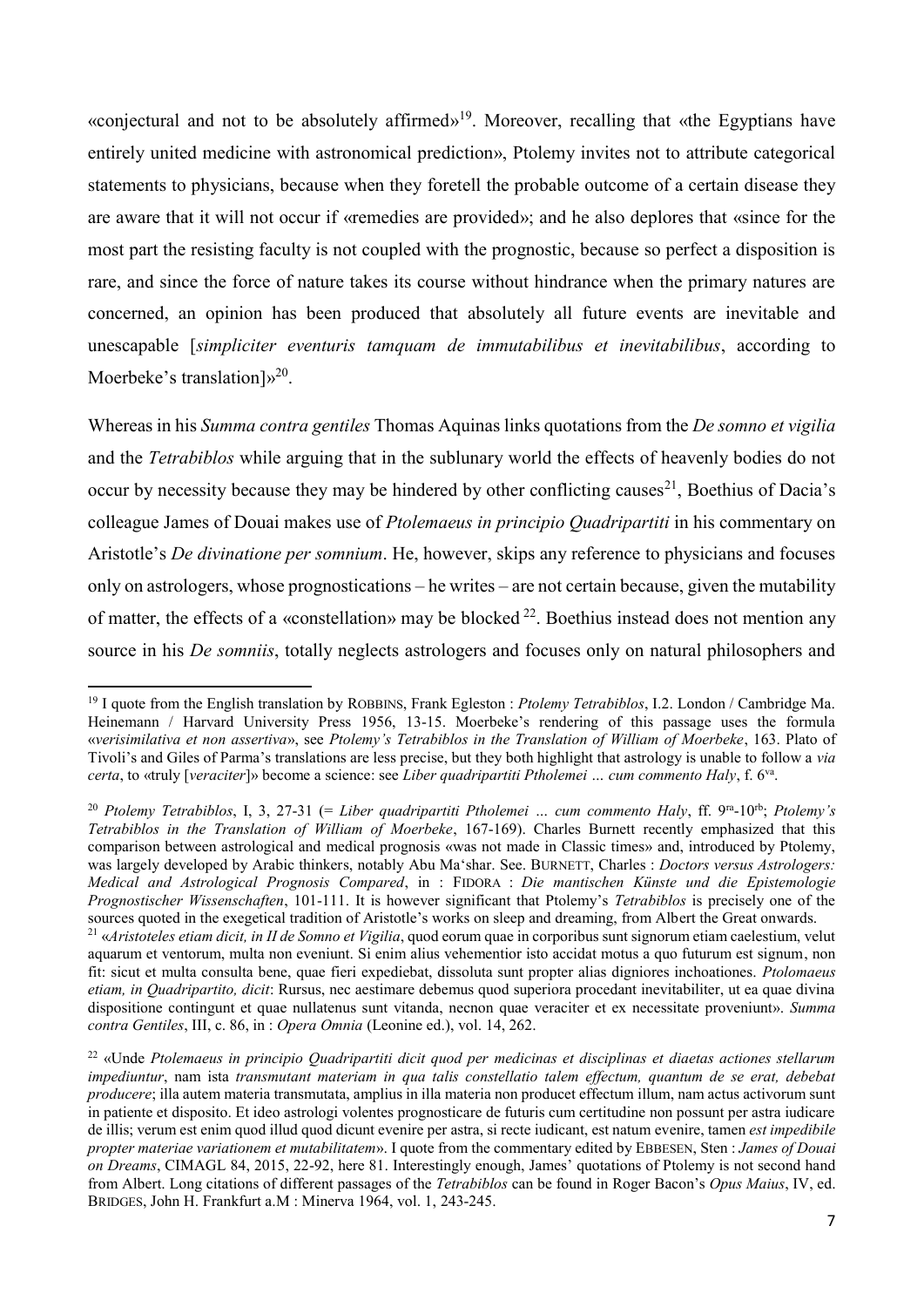physicians. In emphasizing that they both give reliable though not infallible information about the future, he may well depend on the methodological considerations put forward by Ptolemy in the first chapters of his *Tetrabiblos*. This hypothesis seems to me quite plausible, since in his questions on the *Physics* Boethius quotes precisely these chapters in order to support the following three thesis: first, that a physician skilled in astronomy foreknows «the effects that the stars may have on the human body» and may therefore successfully modify them; second, that astronomers' estimations are «more certain [*certiora*]» when they deal with the effects of the celestial bodies which come about by necessity; third, that this happens only with a few effects, because the influence of one «star» may be blocked by another<sup>23</sup>. Now, in the passage of his *De somniis* that we are examining, Boethius claims that natural philosophy – including the *scientia somnialis* – is a valuable form of knowledge but is inevitably based on the analysis of a limited number of causes which can be impeded, hence it has no pretensions to demonstrating «in the unqualified sense [*simpliciter*]» what is going to happen. He makes clear that the same should be said of medical diagnosis, which may be at times falsified because the expected effects can be inhibited by unforeseen causes such as «a warm medicine or a constellation» 24 .

The comparison between predictions through dreams and medical diagnosis, therefore, does not emerge abruptly in a passage which should be interpreted as a first draft of Boethius of Dacia's more 'mature' epistemological remarks developed in the *De aeternitate mundi*. As a matter of fact, this comparison is significant in itself, provided that one understands it against its proper background: the debate on human foreknowledge of future events which took place from the mid-thirteenth century onwards among Latin Aristotelians, who originally developed ideas coming not only from the exegetical tradition of the Stagyrite's treatises on sleep and dreaming, but also from Ptolemy's *Tetrabiblos*. Moreover, this comparison is in keeping with Boethius of Dacia's conception of the

<sup>&</sup>lt;sup>23</sup> «... et Ptolemaeus [dicit] quod medicus peritus in astris praecognoscens effectum quem stellae possunt facere in corpore humano, potest corpus humanum convertere in alias dispositiones»; «… ideo dicit Ptolomaeus quod iudicia astronomorum certiora sunt in his quae manifesta necessitate ex orbe reguntur»; «… actiones essentiales stellarum recipiunt impedimenta, hoc contingit, quia una stella quin effectum faceret alia sibi contrariae virtutis impedit, ut Ptolemaeus 3° capitulo Quadripartiti», *Quaestiones in Physicam*, II, q. 25, ed., SAJÓ, Geza, in : CPD, vol. 5.2, 247, 250, 253. Without making reference to Ptolomaeus, Boethius of Dacia examines the problem of predictions of the future also in his *Topica*, II, q. 20, ed. GREEN-PEDERSEN, Nicolaus / PINBORG, Johannes, in : CPD, vol. 6.1, 146-148, where the idea that some causes may be impeded plays a pivotal role. See BIANCHI, *Introduzione*, 166-167.

<sup>&</sup>lt;sup>24</sup> See the passage quoted above, with the helpful comments by Sten Ebbesen : «The material world is contingent, but is not chaotic. We can build up our sciences, starting with experience and abstraction, and for the most part they will give us good guidance. We just must be prepared for the unexpected. It is all right to call scientific theorems true. But we should not forget to understand "supposing such things as they speak about exist", and – more generally – "supposing no other causes intervene than those described in this science". It is an unfortunate mistake when laymen "believe that natural scientists want to prove conclusions in an absolute way, when, as a matter of fact, they prove them by means of causes with respect to which or on the supposition of whose occurrence it is impossible for these conclusions to be otherwise", as Boethius says in *On Dreams*». See EBBESEN, Sten. *Topics in Latin Philosophy from the 12th-14th centuries. Collected Essays of Sten Ebbesen Volume 2*. Farnham : Ashgate 2009, 161.